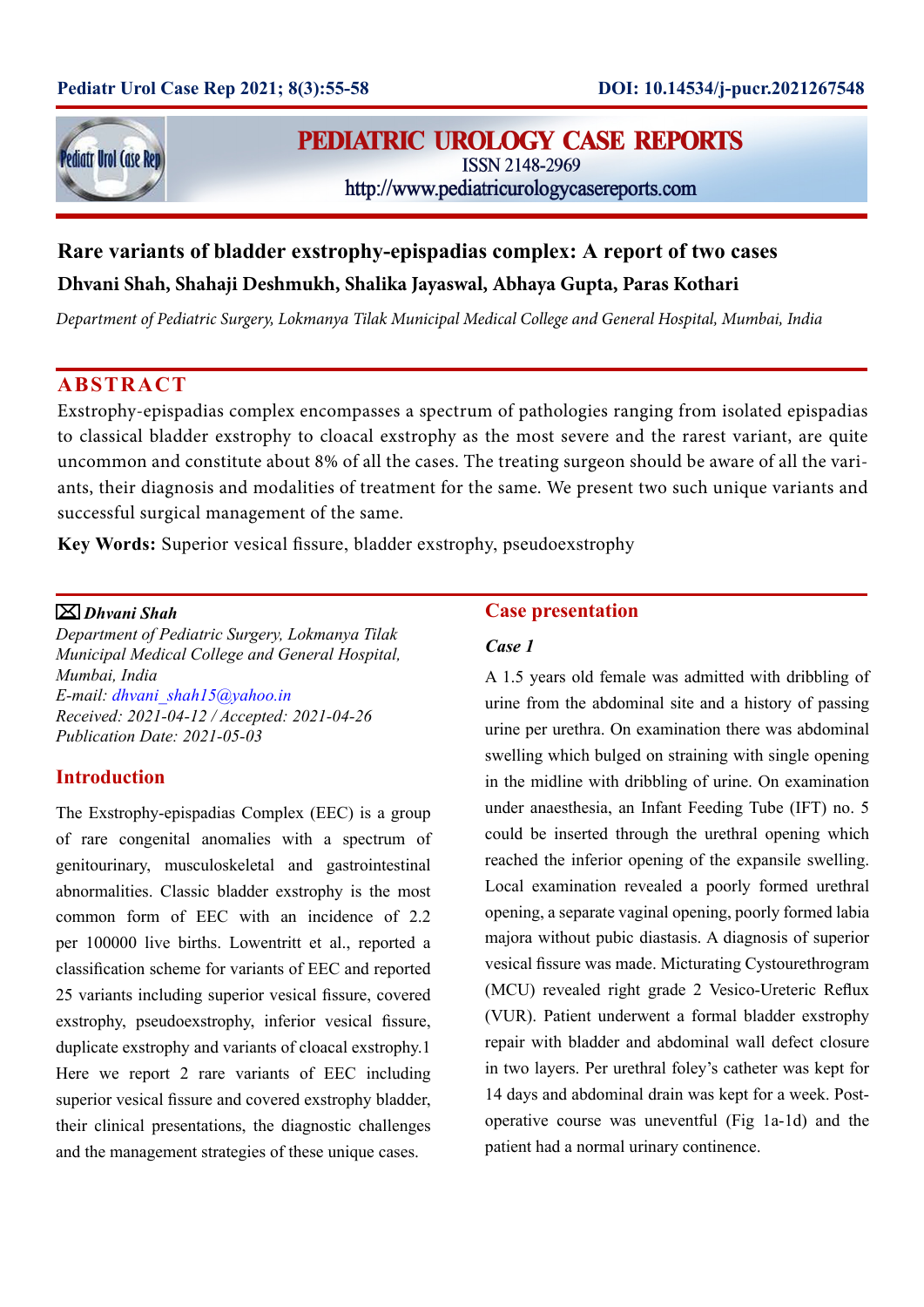

**Fig. 1.** Superior vesical fissure: (A) Perineum of patient with superior vesical fissure (B) Per abdomen picture with IFT in the superior vesical fissure with low set umbilicus (C) Repair of superior vesical fissure-intraoperative picture (D) Post-operative scar of superior vesical fissure.

#### *Case 2*

A 1 year-old female was admitted with complaints of continuous dribbling of urine through perineal opening since birth and intermittent bulge in the lower abdomen on crying/straining. Examination revealed a presence of an expansile defect anteriorly which bulged on straining. Patient had a single anterior opening and an anteposed anus.

MRI pelvis was suggestive of pubic diastasis of 5.4 cm and a suprapubic defect of  $7.5 \times 5$  cm covered only by skin containing urinary bladder and a few small bowel loops with two vesical calculi measuring  $8 \times 5$  mm each. Patient also underwent CT-Urography which was essentially normal.

Cystogenitoscopy was done which showed anterior single opening with common length of 1.5 cm. Vagina was roomy and bifid with cervical impression. Cystogenitogram revealed two structures-bladder and vagina without VUR. Intra-operative findings revealed a covered bladder exstrophy with divarication of recti and pubic diastasis. Patient underwent a formal exstrophy repair with pubic ramotomy and vesical calculus removal at the age of 2 years. Bifid vagina and urethra separated and neourethra created over an IFT. Abdominal drain was kept for 15 days and per urethral IFT for 20 days. Postoperative course was uneventful but patient remained incontinent (Fig 2a-2d).



**Fig. 2.** Covered bladder Exstrophy: (A) Per abdomen picture of covered exstrophy bladder with expansile lower abdominal swelling (B) Cystogenitogram delineating bladder anteriorly and uterus posteriorly (C) Intraoperative picture of repair of covered exstrophy bladder (D) Post-operative scar of covered exstrophy bladder.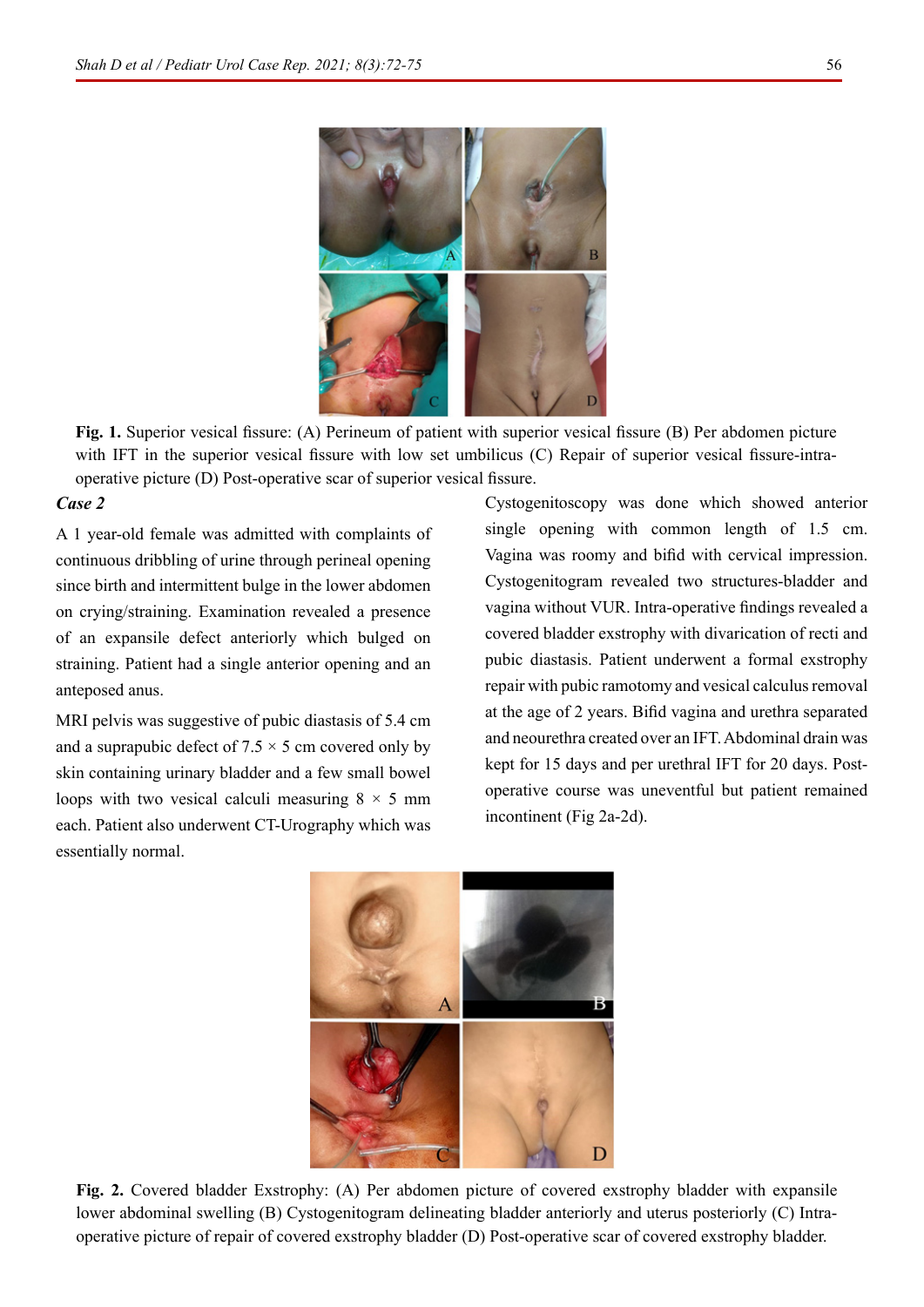#### **Results and discussion**

Bladder exstrophy-epispadias complex is a spectrum of rare genitourinary abnormalities with musculoskeletal defects and sometimes gastrointestinal abnormalities.

The most compelling argument for classification of variant presentation is the fact that treatment of the various entities differs dramatically. Hence any technical error in the initial diagnosis can lead to deleterious impact on the patient in the long term. 25 distinct variants of exstrophy-bladder and cloacal exstrophy complex are recognized [1].

Variants of classic exstrophy include superior vesical fissure, covered exstrophy, pseudoexstrophy, and duplicate exstrophy which have varying degrees of anterior abdominal wall defects with genitourinary abnormalities [1].

Superior vesical fissure consists of a sub-umbilical defect communicating with an intact bladder superiorly along with the musculoskeletal aspects of exstrophy and without epispadias [2] Superior vesical fistula term is used when the communication and the defect are small. This is the most commonly reported variant of the EEC. Patients have an intact internal sphincter and hence the continence is maintained. Repair usually includes resection of the exstrophied mucosa and primary closure of the bladder. Osteotomies are not required as diastasis is not wide. Superior vesical fissure has been associated with other anomalies, including imperforate anus, urethral atresia, duplicated collecting systems and urethral duplication [1,2] Our case had a similar presentation, the fissure was excised, the bladder was closed and abdominal wall closure was achieved. The patient had a normal urinary continence post operatively.

Covered exstrophy also known as 'split symphysis variant' have classic exstrophy with all of the accompanying defects but with a bladder that is covered only by a thin translucent membrane of skin without muscle or fascial layer [3,4] This was first described by MacKenzie. Additionally, these patients can present

with a piece of sequestered bowel located above the genitals with no communication with the normal genitourinary or intestinal tracts. Treatment includes formal exstrophy closure at birth. The sequestered piece of bowel may be used in later bladder augmentation [5,6] In our case the bladder was closed formally along with pelvic osteotomies and vesical calculus removal. Post-operatively the patient had urinary incontinence.

#### *Conclusion*

The epispadias-bladder exstrophy complex has a wide range of presentations. Variants are rare but it is important to recognize the different appearances at birth, since the initial treatment will greatly influence the longterm outcome. Superior vesical fissure and skin covered bladder exstrophy have a better outcome because the sphincter is intact. Hence appropriate treatment of these genitourinary malformations can significantly impact and improve the quality of life.

#### *Compliance with ethical statements*

*Conflicts of Interest: None. Financial disclosure: None. Consent: Patient confidentiality has been maintained and written consent has been obtained from the patient's parents for the publication of patient information and clinical pictures and can be provided as required*

#### *ORCID iD of the author (s)*

Dhvani Shah/0000-0001-7626-6612

#### *References*

- [1]Lowentritt BH, Van Zijl PS, Frimberger D, et [al. Variants of the exstrophy complex: A single](https://doi.org/10.1097/01.ju.0000154353.03056.5c)  institution experience. J Urol. 2005; 173:1732-7.
- [\[2\]Narasimharao KL, Pathak IC. Superior vesical](https://doi.org/10.1016/s0022-5347(17)51961-8)  fistula: A rare exstrophic variant. J Urol 1983; 129: 138-9
- [\[3\]Narasimharao KL, Chana RS, Mitra SK, et al.](https://doi.org/10.1016/s0022-5347(17)48915-4)  Covered exstrophy and visceral sequestration: A rare exstrophic variant. J Urol 1985; 133: 274.